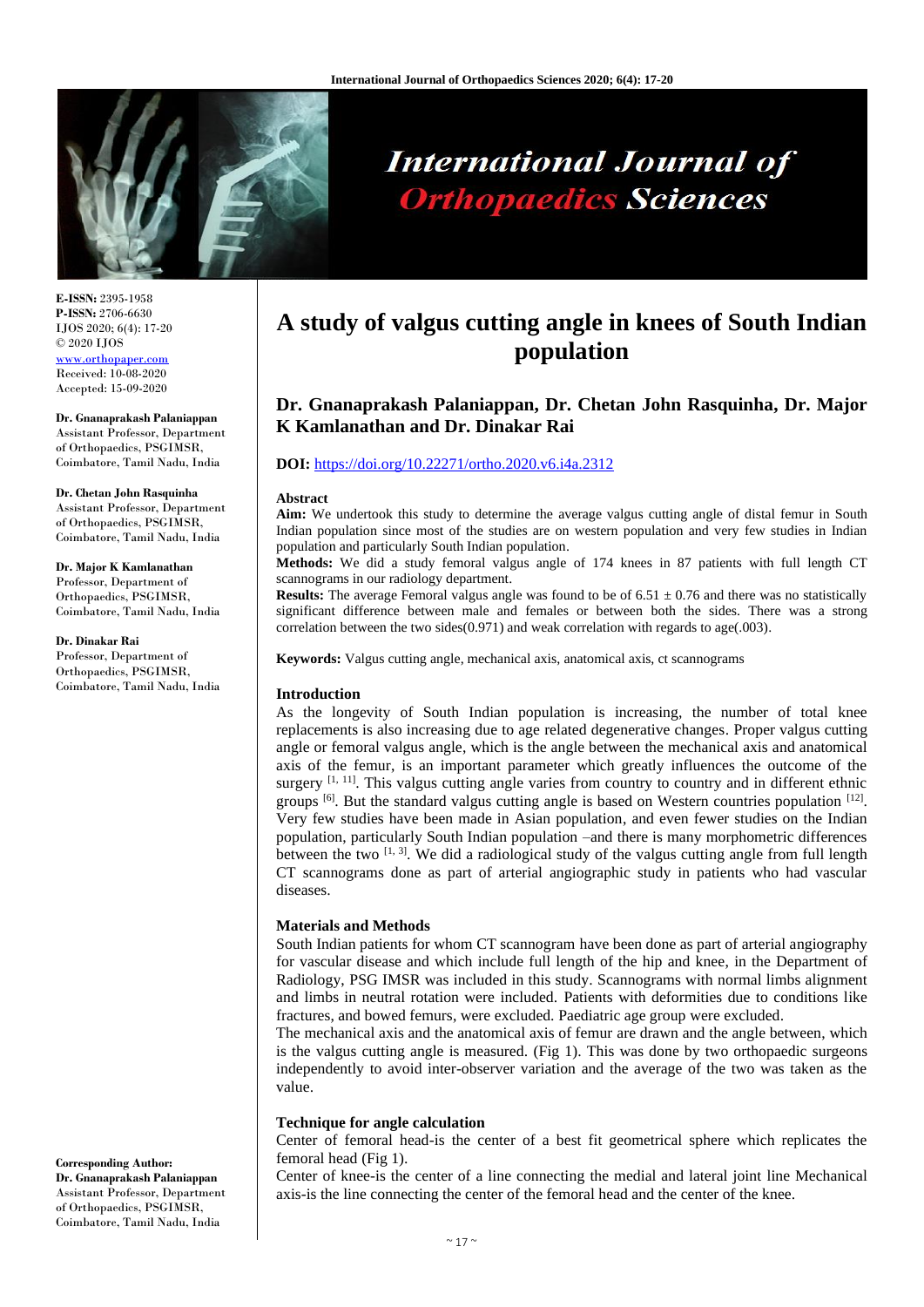Anatomical axis –is the line connecting the center of the knee and the center of the femoral shaft Valgus cutting angle –is the angle between the above two lines. (Normal-5 to 7 degrees)



#### **Statistical Analysis**

The results obtained will be subjected to students t test and Pearson correlation coefficient to evaluate the statistical correlation between the genders, between ages, and between the sides' value less than .05 will be considered stastically significant.

#### **Results**

In this cross sectional study 87 participants were enrolled and in total 174 knees were studied. The men age was  $55.83 \pm$ 11.56 years (Range =  $24 - 82$  years). 46 (52.9%) participants were male. This has been depicted in table 1.

**Table 1:** Baseline Characteristics of Study Population (n=87)

|        | Category           | Number $(\% )$ |
|--------|--------------------|----------------|
| Age    | Less than 40 years | $04(4.6\%)$    |
|        | $40-49$ years      | 24 (27.6%)     |
|        | $50-59$ years      | 27 (31.0%)     |
|        | $60 - 69$ years    | 19 (21.9%)     |
|        | 70 years and above | 13 (14.9%)     |
| Gender | Male               | 46 (52.9%)     |
|        | Female             | 41 (47.1%)     |

The valgus cutting angle in the study population was found to have a mean of  $6.51 \pm 0.76$ . The averages for right and left side were 6.51  $\pm$  0.77 and 6.50  $\pm$  0.75 respectively. This difference was not statistically significant by t test ( $p= 0.912$ ). The valgus cutting angle average among males and females were  $6.56 \pm 0.78$  and  $6.44 \pm 0.72$  respectively (p= 0.304). Hence the valgus cutting angle remains the same across gender.

**Table 2:** Gender-wise and Dexterity-wise values of Valgus cutting angle in study population (n=87)

|                       | Category           | <b>Valgus cutting</b><br>angle<br>$Mean \pm SD$ | <b>Valgus cutting</b><br>angle<br>Range |
|-----------------------|--------------------|-------------------------------------------------|-----------------------------------------|
| Total $(n=87)$        |                    | $6.51 \pm 0.76$                                 | $4.9 - 8.2$                             |
| Gender $(n=87)$       | Male $(n=46)$      | $6.56 \pm 0.78$                                 | $5.1 - 7.9$                             |
|                       | Female<br>$(n=41)$ | $6.44 + 0.72$                                   | $5.1 - 7.9$                             |
| Dexterity<br>$(n=87)$ | Right              | $6.51 \pm 0.77$                                 | $4.9 - 8.2$                             |
|                       | Left               | $6.50 \pm 0.75$                                 | $5.1 - 7.9$                             |
| Male $(n=46)$         | Right              | $6.56 \pm 0.82$                                 | $5.1 - 7.9$                             |
|                       | Left               | $6.56 \pm 0.76$                                 | $5.2 - 7.6$                             |
| Female $(n=41)$       | Right              | $6.46 \pm 0.72$                                 | $4.9 - 8.2$                             |
|                       | Left               | $6.43 \pm 0.73$                                 | $5.1 - 7.9$                             |

The correlation coefficient between the valgus cutting angle of Right and Left side is  $0.971$  – Strong correlation. ( $p$ < 0.001). Fig 1

The correlation coefficient between the valgus cutting angle and age was 0.003 and 0.036 for Left and Right Knee respectively (p=0.97 and P= 0.74). Fig 2 a & b. Thus showing that the valgus cutting angle remains the same across age.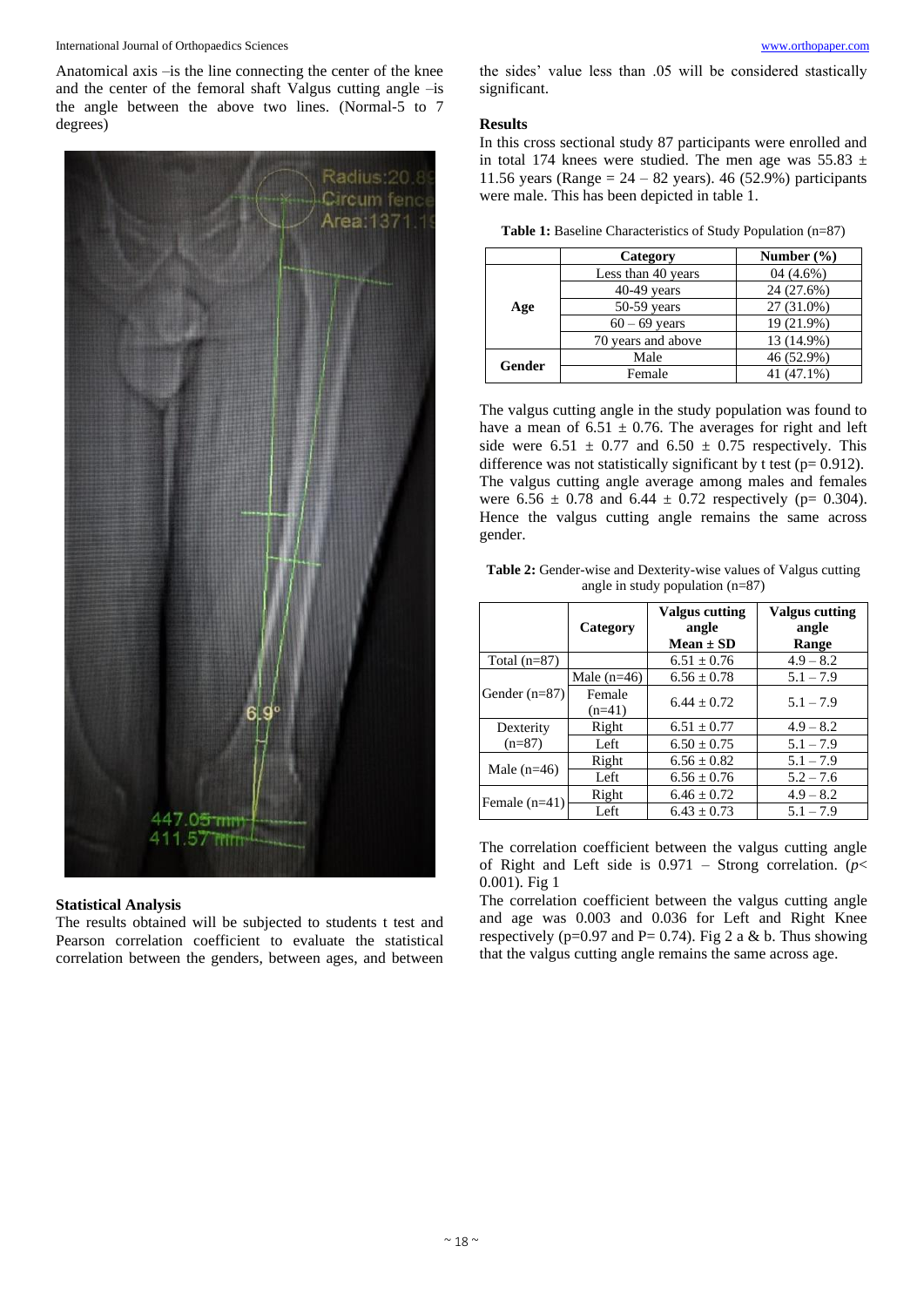

**Fig 1:** Depicting the correlation between values of right and left knee Valgus cutting Angle (n=87)



**Fig 2:** Correlation between values of right (a) and left (b) knee Valgus cutting Angle and Age (n=87)

#### **Discussion**

Proper alignment is an important aspect for a successful outcome of a total knee replacement [11]. The distal valgus cutting angle is one of the key factors for this [4] . There are wide variations in angle between countries and races and even within a country depending upon their morphometry [6]. In our study of South Indian population who are considerably shorter when compared their Western counterpart or even their North Indian counterparts, showed that the mean valgus cutting angle was  $6.5 \pm 0.76$ . There was strong correlation between the two sides but no correlation with respect to age. Genderwise there was no statistically significant difference between the two sexes. Western literature suggests a valgus cutting angle range as 5- 7 degrees [12] An Indian study found the average valgus cutting angle to be 5.8 degrees [3] . In our study the average cutting angle is found to be 6.5, which is in the higher side of the range. This may be due to the shorter stature of South Indians when compared to their Northern counterparts within the country and from the Western population. Western literature shows statistically significant difference between the valgus cutting angle between males and females  $[12]$  whereas Indian studies<sup>3</sup> showed no statistically significant difference between the two genders. Our study was similar to the Indian study and showed no

statistically significant difference between the two sides. This may be again explained by the shorter stature of the population under study.

#### **Conclusion**

The average valgus cutting angle in South Indian population is considerably at the higher side of the normal range (5-7 degrees) that is 6.5 degrees. This can be explained by the shorter stature of South Indians when compared to their Northern counterparts and the western population. So, a valgus cut of 6.5 degrees will be appropriate in most cases of total knee arthroplasty done in this population.

#### **Acknowledgment**

We would like to thank and acknowledge the Head of department of Radiology-Dr. Devanand, for permitting to use the vascular scannograms and Dr. Anil Mathew, Professor of Comminuity medicine and Dr. Sandhiya Venkatesan, PG student who helped with the statistical part of the study

#### **References**

1. Sanjiv Marya *et al*. Factors affecting the valgus cut angle during total knee arthroplasty in Indian population-J Knee Surgery, 2020 May 19.10.1055/s-0040-1710564